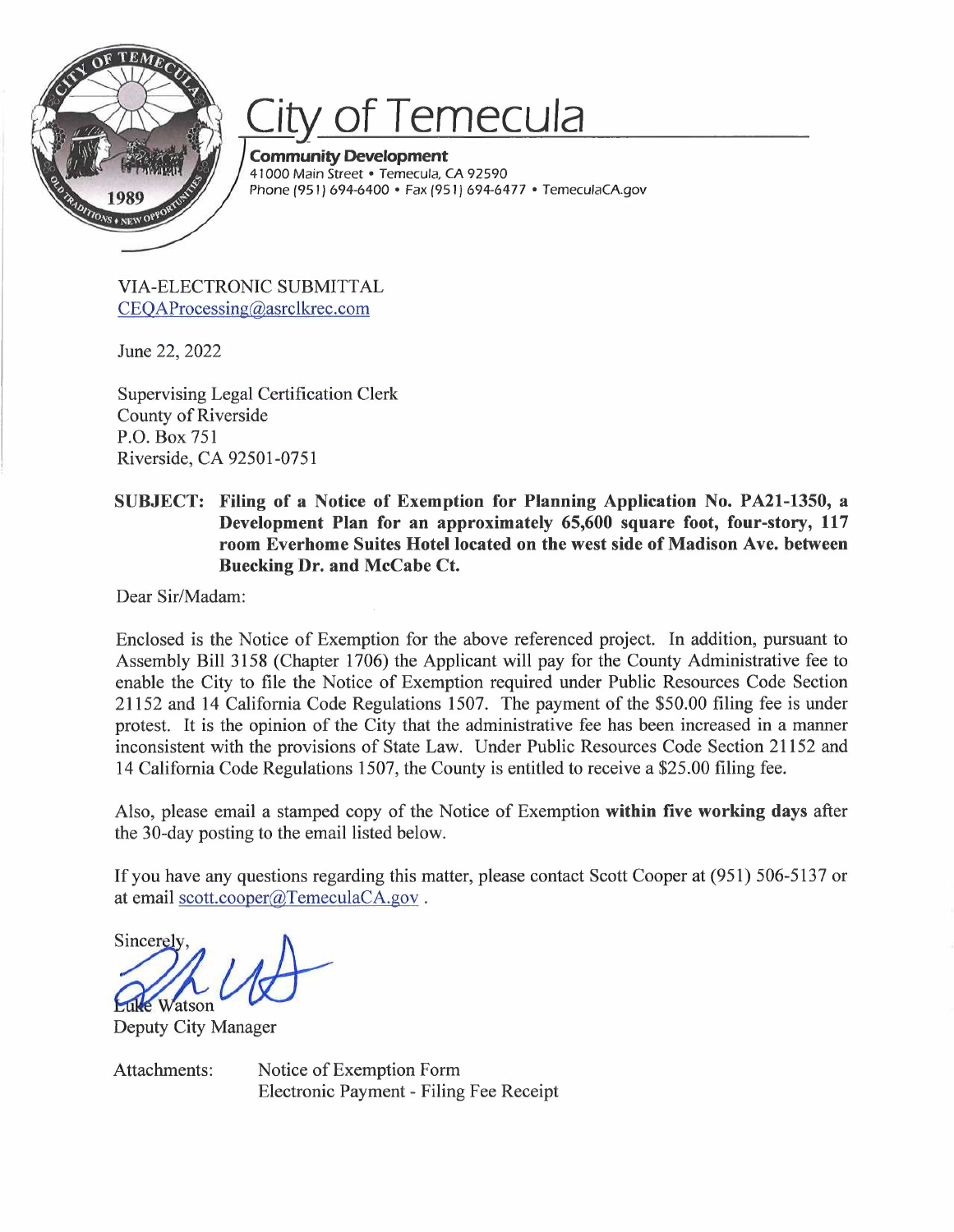## **City of Temecula Community Development**

### **Notice of Exemption**

| <b>Planning Division</b><br>County Clerk and Recorders Office<br><b>FROM:</b><br>County of Riverside<br>City of Temecula<br>41000 Main Street<br>P.O. Box 751<br>Riverside, CA 92501-0751<br>Temecula, CA 92590<br><b>Everhome Suites</b><br><b>Project Title:</b> |     |  |                                                                                |  |  |  |
|--------------------------------------------------------------------------------------------------------------------------------------------------------------------------------------------------------------------------------------------------------------------|-----|--|--------------------------------------------------------------------------------|--|--|--|
|                                                                                                                                                                                                                                                                    | TO: |  |                                                                                |  |  |  |
|                                                                                                                                                                                                                                                                    |     |  |                                                                                |  |  |  |
| <b>Description of Project:</b><br><b>Everhome Suites Hotel</b>                                                                                                                                                                                                     |     |  | Development Plan for an approximately 65,600 square foot, four-story, 117 room |  |  |  |
| APN: 910-272-022, 910-272-023<br><b>Project Location:</b>                                                                                                                                                                                                          |     |  |                                                                                |  |  |  |
| City of Temecula, County of Riverside<br><b>Applicant/Proponent:</b>                                                                                                                                                                                               |     |  |                                                                                |  |  |  |

The Community Development Director approved the above described project on June 22, 2022 and found that the project is exempt from the provisions of the California Environmental Quality Act, as amended.

#### Exempt Status: *(check one)*

- Ministerial (Section 21080(b)(1); Section 15268);
- Declared Emergency (Section 21080(b)(3); Section 15269(a));
- Emergency Project (Section 21080(b)(4); Section 15269(b)(c));
- Statutory Exemptions (Section Number:<br>  $\boxtimes$  Categorical Exemption: (Section Numb
	- Categorical Exemption: (Section Number 15162, Subsequent EIRs and Negative Declarations, Section 15182, Projects Pursuant to a Specific Plan)
	- Other:

Statement of Reasons Supporting the Finding that the Project is Exempt:

The proposed project is exempt from the requirements of CEQA pursuant to State CEQA Guidelines 15162 and 15182. On November 17, 2015, an Environmental Impact Report (EIR) (SCH# 2013061012) was certified in connection with the approval of the Uptown Temecula Specific Plan. The proposed project has been determined to be consistent with the previously adopted Uptown Temecula EIR. Staff has determined that the project is exempt from CEQA pursuant to CEQA Guidelines Section 15182 as the proposed hotel development is in conformity with the Uptown Temecula Specific Plan and the EIR that analyzed the impacts of a hotels four stories. Staff has reviewed the EIR and has determined that the proposed project does not require the preparation of a subsequent Environmental Impact Report as none of the conditions described in Section 15162 of the CEQA Guidelines (14 Cal. Code Regs. 15162) exist. Specifically, there are no substantial changes proposed by the proposed project that will require major revisions of the previous EIR due to the involvement of new significant environmental effects or a substantial increase in the severity of previously identified significant effects; no substantial changes have occurred with respect to the circumstances under which the proposed project are undertaken that will require major revisions of the previous EIR due to the involvement of new significant environmental effects or a substantial increase in the severity of previously identified significant effects; and